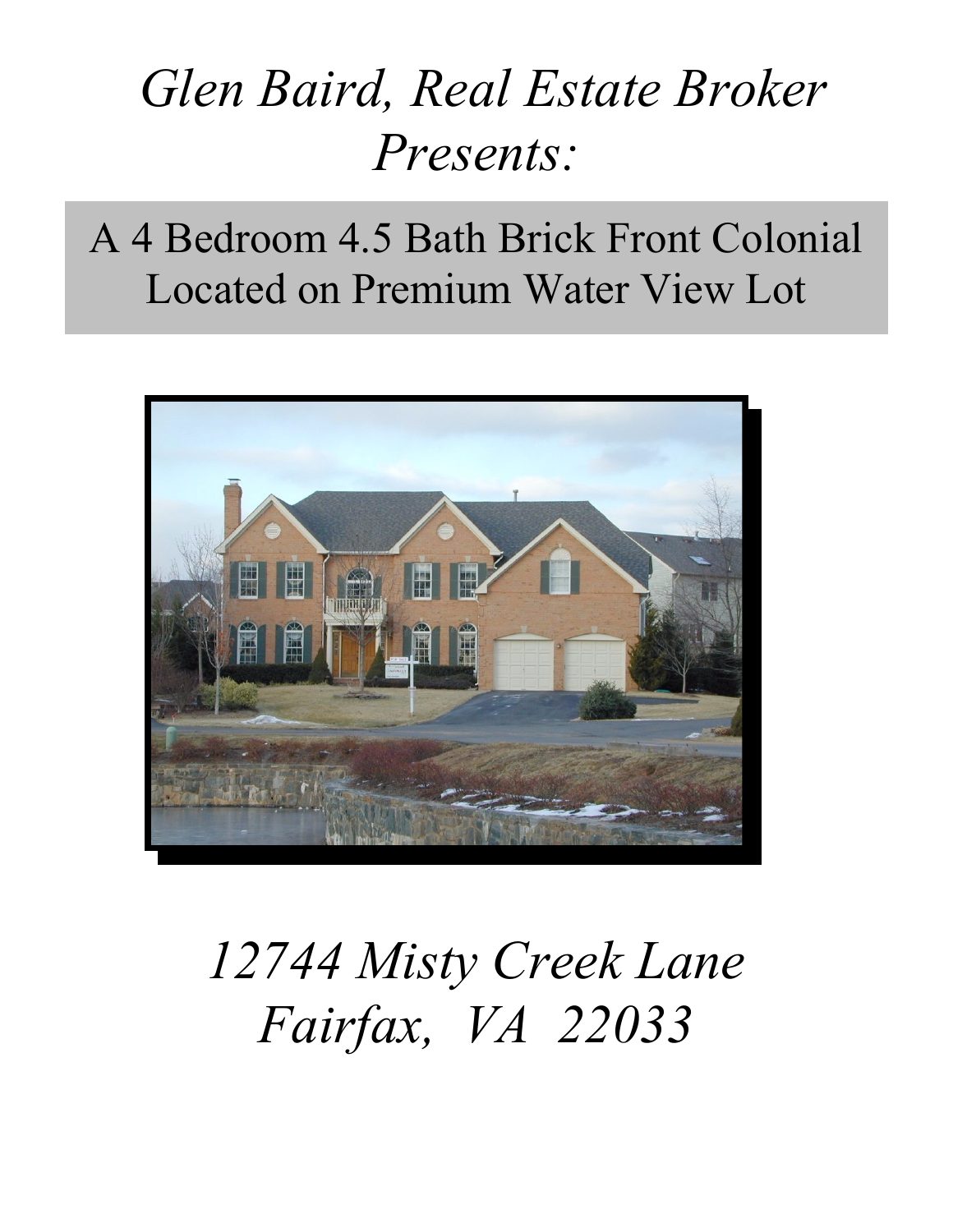*Special Features*

## *Main Level*

9 Foot ceilings and two story foyer with terraced staircase Hardwood floors throughout main level Floor to ceiling windows in living room and dining room Living room with recessed lights and gas fireplace with marble surround Crown and chair rail molding in living room and dining room Light filled two story family room with skylights and gas fireplace French doors between family room and study French doors between living room and study Built-in cabinets and bookshelves in study 42 Inch white-on-white kitchen cabinets with built-in desk and kitchen island Corian counter tops with ceramic tile back splash Double oven, Jenn-Air downdraft gas cooktop, and under mount sink Abundant food storage in large kitchen pantry Back staircase from bedrooms to kitchen Separate laundry off kitchen 40 Foot deck with hot tub 2 Car garage with auto door openers

## *Upper Level*

4 Large bedrooms and 3 full baths Luxury master bedroom with tray ceiling Separate shower and soaking tub in master Picture window over soaking tub w/ view Double vanity sinks in master bath 20 Foot walk-in closet in master bedroom Princess suite with full bath Shared buddy bath between bedroom 3 and 4

#### *Lower Level*

Light filled 7 foot areaway Large finished 40 foot Rec. room Finished home theater area 40x12 Unfinished storage area 75 Gallon gas water heater Full bath Furnace Humidifier Gas furnace

#### *Exterior and More*

Premium lot with stone fenced pond view (Don't forget your skates) Grand curb appeal with brick front, 2 car garage, and private driveway Low maintenance exterior and invisible fence pet containment system Lawn irrigation system Recessed hot tub in deck Community pool, tennis court, and club house across the street.

Convenient to route 50, 29, Fairfax County Parkway, Fair Oaks Mall, Fair Lakes Shopping, Golfing, Community Pool, Walking Paths, and much more.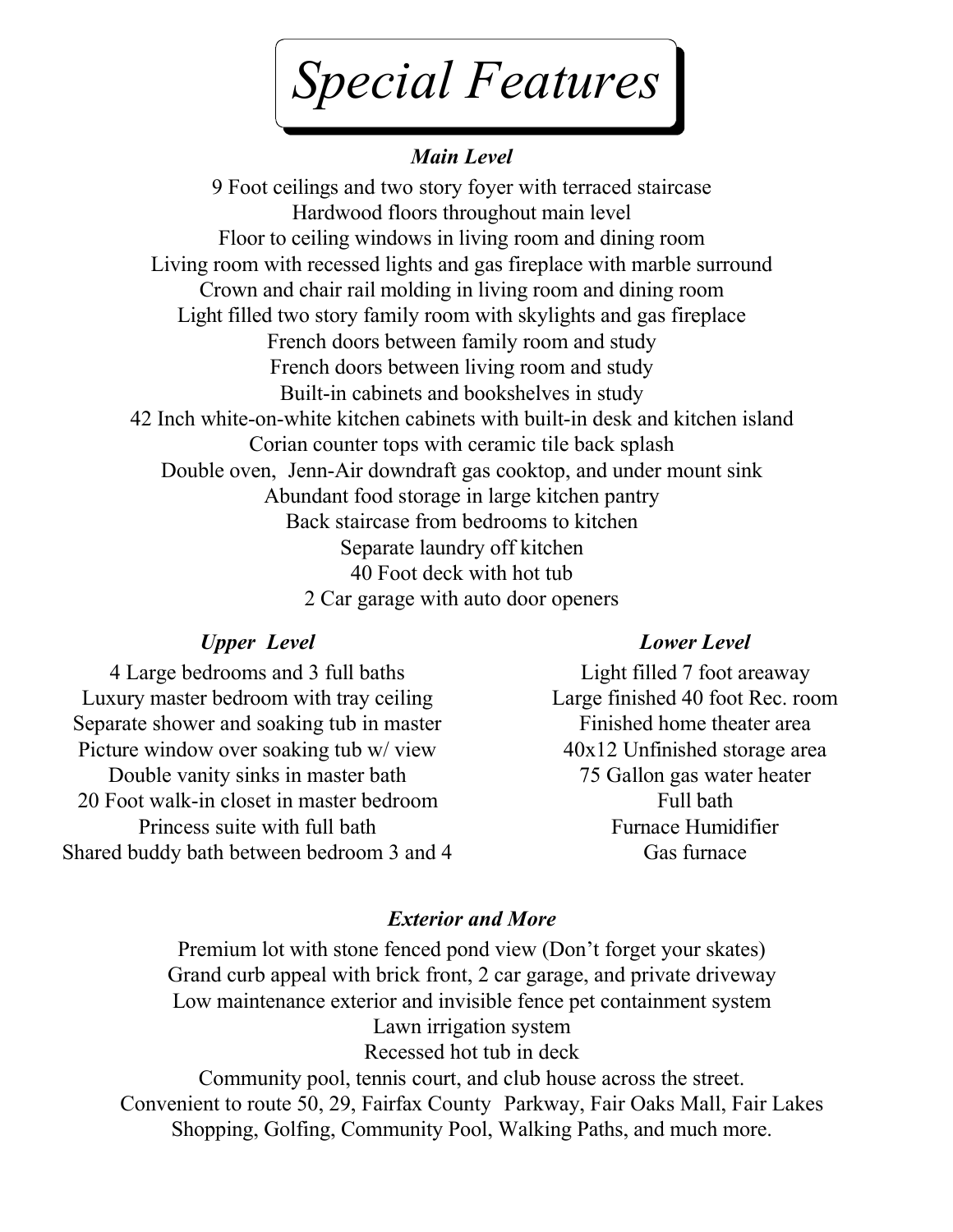| MLS#:FX3383367                                                                                                                |                                                                                                        | <b>Address: 12744 MISTY CREEK LANE</b> |                    |                                    |                            |                                                                                |                                 |             |                   | <b>List Price: \$595,900.</b>                                                                                           |  |  |
|-------------------------------------------------------------------------------------------------------------------------------|--------------------------------------------------------------------------------------------------------|----------------------------------------|--------------------|------------------------------------|----------------------------|--------------------------------------------------------------------------------|---------------------------------|-------------|-------------------|-------------------------------------------------------------------------------------------------------------------------|--|--|
|                                                                                                                               |                                                                                                        | <b>Postal City: FAIRFAX</b>            |                    |                                    |                            | State: VA                                                                      | <b>Zip Code: 22030</b>          |             |                   |                                                                                                                         |  |  |
| <b>Legal Subdivision: CENTURY OAK</b>                                                                                         |                                                                                                        |                                        |                    |                                    | <b>Model Name: MADISON</b> |                                                                                |                                 |             |                   |                                                                                                                         |  |  |
| Age:7                                                                                                                         | Year Built: 1994<br><b>Frequency: QUARTERLY #Lvls:3</b><br><b>HOA Fee: \$76</b><br>$#Fpl: 2$ (LR & FR) |                                        |                    |                                    |                            |                                                                                |                                 |             |                   |                                                                                                                         |  |  |
| Schools:<br><b>Elementary: Navy</b>                                                                                           |                                                                                                        | Middle: Franklin                       |                    |                                    |                            | <b>High School: Chantilly</b>                                                  |                                 |             |                   |                                                                                                                         |  |  |
| <b>Bedrooms Upper: 4</b>                                                                                                      |                                                                                                        | <b>Full Baths Upper: 3</b>             |                    |                                    |                            | <b>Full Baths Lower: 1</b>                                                     | <b>Half Baths Main: 1</b>       |             |                   |                                                                                                                         |  |  |
| <b>Room</b>                                                                                                                   | Dem.                                                                                                   | Level                                  | <b>Flooring FP</b> |                                    |                            | <b>Room</b>                                                                    |                                 | Dem.        | <b>Level</b>      | <b>Flooring</b>                                                                                                         |  |  |
| Living Room:                                                                                                                  | 19x13                                                                                                  | Main                                   | Wood               | Gas                                |                            | Bedroom-Master:                                                                |                                 | 17x16       | Upper             | Carpet                                                                                                                  |  |  |
| Dining Room:                                                                                                                  | 15x13                                                                                                  | Main                                   | Wood               |                                    |                            | Master-Sitting Room                                                            |                                 | 15x13       | Upper             | Carpet                                                                                                                  |  |  |
| Family Rm:                                                                                                                    | 22x14                                                                                                  | Main                                   | Wood               | Gas                                |                            | Bedroom 2-Princess                                                             |                                 | 16x11       | Upper             | Carpet                                                                                                                  |  |  |
| Study:                                                                                                                        | 14x12                                                                                                  | Main                                   | Wood               |                                    |                            | Bedroom 3-Jack & Jill:                                                         |                                 | 13x11       | Upper             | Carpet                                                                                                                  |  |  |
| Kitchen:                                                                                                                      | 25x15                                                                                                  | Main                                   | Wood               |                                    |                            | Bedroom 4-Jack & Jill:                                                         |                                 | 12x12       | Upper             | Carpet                                                                                                                  |  |  |
| Laundry Rm:                                                                                                                   | 15x6                                                                                                   | Main                                   | Vinyl              |                                    |                            | Bedroom-Fifth:                                                                 |                                 | 16x12       | Upper             | Carpet                                                                                                                  |  |  |
| Foyer/Hall                                                                                                                    | 10x12                                                                                                  | Main                                   | Wood               |                                    |                            | Rec. Room:                                                                     |                                 | 40x15       | Lower             | Carpet                                                                                                                  |  |  |
| Garage                                                                                                                        | 23x21                                                                                                  | Main                                   | Concrete           |                                    |                            | Unfinished Area                                                                |                                 | 40x12 Lower |                   | Other                                                                                                                   |  |  |
|                                                                                                                               |                                                                                                        |                                        |                    |                                    |                            |                                                                                |                                 |             |                   | Other Rooms: Study, Laundry-Kit Lvl, Lndry-Sep Rm, Storage Room, Utility Room, Family Rm, MBR w/Sitting R, Rec. Rm,     |  |  |
| Main Entrance: Foyer, Two Story Foyer, Center Hall<br>Dining/Kitchen: Breakfast Room/Morning Room, Fam Rm Off Kit,            |                                                                                                        |                                        |                    |                                    |                            |                                                                                |                                 |             |                   |                                                                                                                         |  |  |
| Kit. Breakfast Bar, Island, Kit. Table Space, Sep Dining Room<br>Appliances: Cktp-Dwn Drft, Dishwasher, Disposal,             |                                                                                                        |                                        |                    |                                    |                            |                                                                                |                                 |             |                   |                                                                                                                         |  |  |
|                                                                                                                               |                                                                                                        |                                        |                    |                                    |                            |                                                                                |                                 |             |                   | Dryer, Exhaust Fan, Humidifier, Icemaker, Oven-Double, Oven-Wall, Refrigerator, Washer Amenities: Built-in Bookcases,   |  |  |
|                                                                                                                               |                                                                                                        |                                        |                    |                                    |                            |                                                                                |                                 |             |                   | Drapery Rods, Drapes/Curtains, FP Glass Doors, FP Mantels, FP Screen, MBA/Sep Shwr, MBA/Sep Tub, MBR-BA Full, Tag Items |  |  |
| Excl, Tub-2 + person, Walk-in Closet(s), Wood Floors, W/W Carpeting                                                           |                                                                                                        |                                        |                    |                                    |                            |                                                                                |                                 |             |                   | Security: Electric Alarm, Monitored, Motion                                                                             |  |  |
| Windows/Doors: Atrium Doors, Dble Pane Wind, French Doors, Palladian Windows, Six Panel Doors, Skylight(s)<br>Detectors       |                                                                                                        |                                        |                    |                                    |                            |                                                                                |                                 |             |                   |                                                                                                                         |  |  |
| Walls/Ceilings: 9'+ Ceilings, 2 Story Ceilings, Vaulted Ceilings                                                              |                                                                                                        |                                        |                    |                                    |                            |                                                                                |                                 |             |                   |                                                                                                                         |  |  |
| Basement: Yes Basement Type: Full, Walkout Stairs with Areaway                                                                |                                                                                                        |                                        |                    |                                    |                            |                                                                                |                                 |             |                   |                                                                                                                         |  |  |
| <b>SQFT</b> - Total Finished: 4802                                                                                            |                                                                                                        |                                        |                    | <b>Above Grade Fin/Unfin: 3877</b> |                            |                                                                                | Below Grade Fin/Unfin: 925/925  |             |                   |                                                                                                                         |  |  |
| <b>Directions:</b>                                                                                                            |                                                                                                        |                                        |                    |                                    |                            |                                                                                |                                 |             |                   |                                                                                                                         |  |  |
|                                                                                                                               |                                                                                                        |                                        |                    |                                    |                            |                                                                                |                                 |             |                   | FAIRFAX COUNTY PARKWAY SOUTH, LEFT ON RUGBY, LEFT ON MISTY CREEK TO PRIVATE DRIVE ON RIGHT.                             |  |  |
| <b>Remarks:</b>                                                                                                               |                                                                                                        |                                        |                    |                                    |                            |                                                                                |                                 |             |                   |                                                                                                                         |  |  |
| Stone Enclosed Pond w/ Overwhelming Reflections Shimmering Off Pond. Formal Main Level Features: Formal LR & DR w/ Full       |                                                                                                        |                                        |                    |                                    |                            |                                                                                |                                 |             |                   |                                                                                                                         |  |  |
| Length Windows, Hardwood Flrs, 9 Ft Ceiling, 2 Story Foyer, 2 Story Family Room w/ Skylights & Gas Fireplace, Gourmet Kit. w/ |                                                                                                        |                                        |                    |                                    |                            |                                                                                |                                 |             |                   |                                                                                                                         |  |  |
| 6ft Island, Jenn-Air Cooktop, Corian Counter Tops, Double Wall Oven, Breakfast Bar, Back Staircase to Kit. & Rec. Rm Master   |                                                                                                        |                                        |                    |                                    |                            |                                                                                |                                 |             |                   |                                                                                                                         |  |  |
| Bedroom w/ Sitting Rm, Tray Ceiling, Luxury Ba.w/ Skylights.                                                                  |                                                                                                        |                                        |                    |                                    |                            |                                                                                |                                 |             |                   |                                                                                                                         |  |  |
| <b>EXTERIOR</b>                                                                                                               |                                                                                                        |                                        |                    |                                    |                            |                                                                                |                                 |             |                   |                                                                                                                         |  |  |
| Exterior: Hot Tub, Underground Lawn Sprinkler, Deck                                                                           |                                                                                                        |                                        |                    |                                    |                            | <b>Exterior Construction: Brick and Siding</b>                                 |                                 |             |                   | <b>Roofing: Shingle-Asphalt</b>                                                                                         |  |  |
| Original Builder: Toll Brothers Lot Size: 11678 Acres: 0.27                                                                   |                                                                                                        |                                        |                    |                                    |                            |                                                                                | <b>Type of Garage: Attached</b> |             |                   | # of Garage Sp: 2                                                                                                       |  |  |
| <b>UTILITIES</b>                                                                                                              |                                                                                                        |                                        |                    |                                    |                            |                                                                                |                                 |             |                   |                                                                                                                         |  |  |
| Heating System: Forced Air, Zoned                                                                                             |                                                                                                        |                                        |                    |                                    |                            | <b>Heating Fuel: Natural Gas</b>                                               |                                 |             |                   | Hot Water: Natural Gas, 60+ Gallon Tank                                                                                 |  |  |
| Water: Public Cooling Fuel: Electric Sewer/Septic: Public Sewer                                                               |                                                                                                        |                                        |                    |                                    |                            |                                                                                |                                 |             |                   | Cooling System: Central A/C, Zoned                                                                                      |  |  |
| TV/Cable/Comm: CATV/Dwelling, Udgrd Utils, 220 Line                                                                           |                                                                                                        |                                        |                    |                                    |                            |                                                                                |                                 |             |                   |                                                                                                                         |  |  |
| <b>FINANCIAL INFORMATION</b>                                                                                                  |                                                                                                        |                                        |                    |                                    |                            |                                                                                |                                 |             |                   |                                                                                                                         |  |  |
| <b>Total Taxes: \$4,987.</b>                                                                                                  |                                                                                                        | <b>Land: \$118,500</b>                 |                    |                                    |                            | Improvements: \$286,620                                                        |                                 |             | Yr Assessed: 2000 |                                                                                                                         |  |  |
| Tax Year: 2000 Special Tax Assessment: \$4                                                                                    |                                                                                                        |                                        |                    |                                    |                            |                                                                                |                                 |             |                   | Tot Tax Assessment: \$404,120. Possession: Settlement, 30-60 Days CD,                                                   |  |  |
|                                                                                                                               |                                                                                                        |                                        |                    |                                    |                            |                                                                                |                                 |             |                   | Community Amenities: Community Ctr, Jog/walk Path, Party Room, Pool-Outdoor, Tennis Courts Rules: Altr/Arch Chgs,       |  |  |
|                                                                                                                               |                                                                                                        |                                        |                    |                                    |                            | Fencing, Other HOA Fee Includes: CAM, Management, Tennis Courts, Outdoor Pool. |                                 |             |                   |                                                                                                                         |  |  |
| <b>LEGAL INFORMATION</b>                                                                                                      |                                                                                                        |                                        |                    |                                    |                            |                                                                                |                                 |             |                   |                                                                                                                         |  |  |
| Tax Map #: $45-2-11-201$                                                                                                      |                                                                                                        |                                        | Lot: $201$         |                                    | <b>Section: 2A</b>         |                                                                                |                                 |             |                   |                                                                                                                         |  |  |
| Contract Info: Comp-Settled Price, No Home Sale Contingencies                                                                 |                                                                                                        |                                        |                    |                                    |                            |                                                                                |                                 |             |                   | Disclosures: Prop Disclaimer, Subject to VA POA                                                                         |  |  |
|                                                                                                                               |                                                                                                        |                                        |                    |                                    |                            |                                                                                |                                 |             |                   |                                                                                                                         |  |  |
| Listing Agent Name: GLEN BAIRD Home Phone: (703)691-8419<br>Home Fax: (703)691-1165 Broker Name: INFINITY REALTY INT'L, INC.  |                                                                                                        |                                        |                    |                                    |                            |                                                                                |                                 |             |                   |                                                                                                                         |  |  |
|                                                                                                                               |                                                                                                        |                                        |                    |                                    |                            |                                                                                |                                 |             |                   |                                                                                                                         |  |  |
|                                                                                                                               |                                                                                                        |                                        |                    |                                    |                            | Broker Address: 11130 MAIN STREET, FAIRFAX, VA 22030 703-691-8419              |                                 |             |                   |                                                                                                                         |  |  |
|                                                                                                                               |                                                                                                        |                                        |                    |                                    |                            | Visit it us at www.nvahomes.com/mistycreek                                     |                                 |             |                   |                                                                                                                         |  |  |
| Your home sold for never more than $4\frac{1}{2}\%$ Total Commission                                                          |                                                                                                        |                                        |                    |                                    |                            |                                                                                |                                 |             |                   |                                                                                                                         |  |  |
|                                                                                                                               |                                                                                                        |                                        |                    |                                    |                            |                                                                                |                                 |             |                   |                                                                                                                         |  |  |